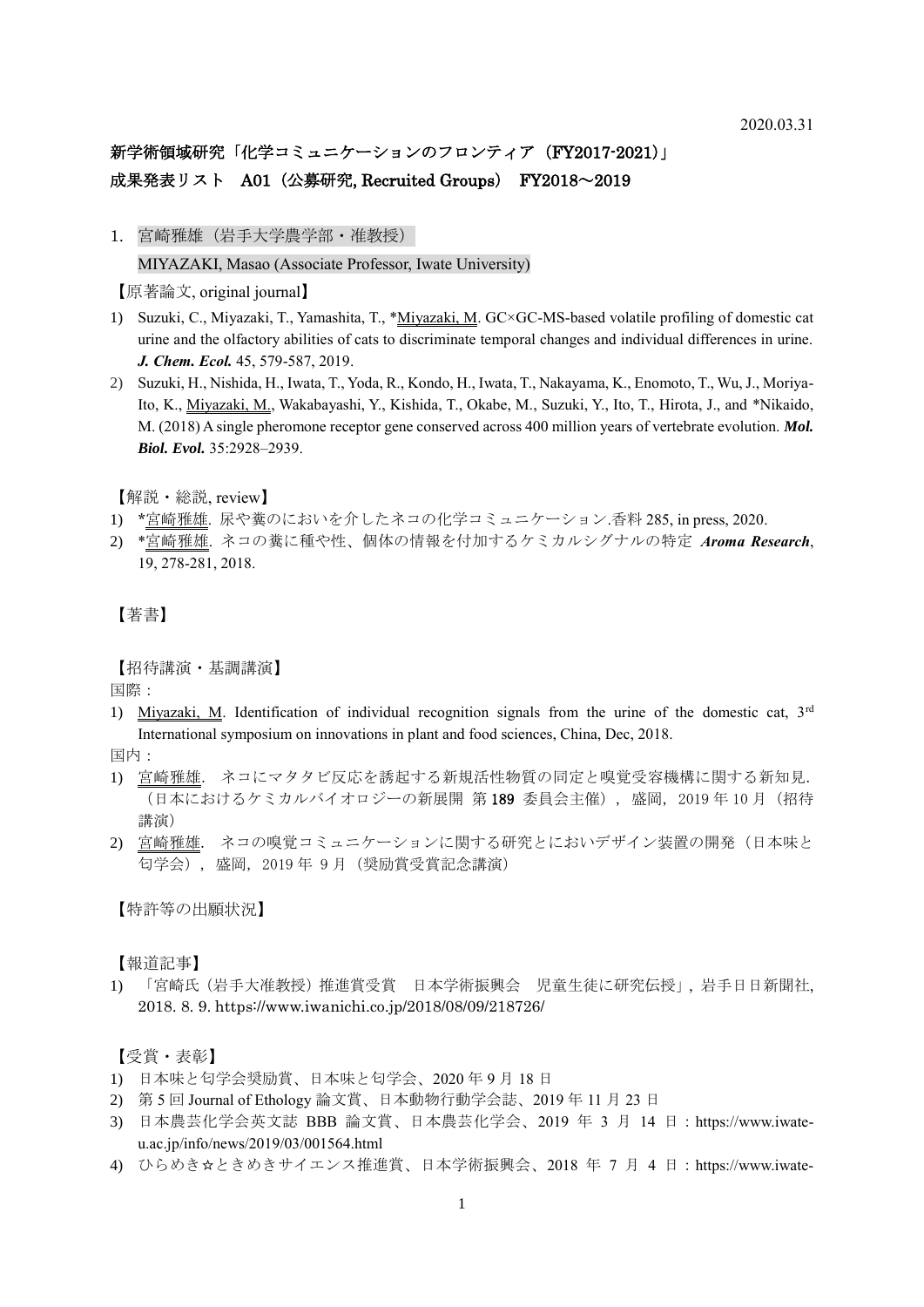u.ac.jp/info/news/2018/08/000934.html

(領域に関与した学生の受賞)

- 5) 北水会長賞、(上野山怜子、題目:ネコにマタタビ反応を誘起する活性物質の探索と神経系に関す る研究)、岩手大学農学部同窓会北水会、2020 年 3 月 18 日
- 6) Best Oral Presentation Award(上野山怜子、演題:The neuronal system for euphoria is important for the matatabi-response in cats)、International Symposium on Environmental Response Mechanisms in Plants and Animals、2020 年 1 月 23 日
- 7) 優秀発表賞(上野山怜子、演題:ネコのマタタビ反応を誘起する神経系と生理的意義の解明)、日 本味と匂学会第 53 回大会、2019 年 9 月 18 日

【アウトリーチ活動】

- 1) ひらめき☆ときめきサイエンス KAKENHI 実施、「においの世界へようこそ! ~においのでき 方、感じ方を学んでみよう~」、小学生(5・6 年生)・中学生 21 人参加、科研費の内容を題材に講 義と実験を行った、2020 年 7 月 20 日実施
- 2) 出前授業、福島県高等学校教育研究会理科部会(会津大学、2018 年 9 月 13 日)で理科教員 85 名 に対して「身近な動物の嗅覚~においやフェロモンを介した動物の行動制御~」を行い関連領域の 紹介を行った。http://www.jsbba.or.jp/science\_edu/demae/demae51.html
- 2. 坪井貴司(東京大学大学院総合文化研究科・教授)

#### TSUBOI, Takashi (Professor, The University of Tokyo)

【原著論文, original journal】

- 1) Nakamura T, Harada K, Kamiya T, Takizawa M, Kuppers J, Nakajima K, Gutschow M, Kitaguchi T, Ohta K, Kato T, \*Tsuboi T. Glutamine-induced signaling pathways via amino acid receptors in enteroendocrine L cell line. *Journal of Molecular Endocrinology*, 64, 133-143, 2020.
- 2) Wang J, Sugita S, Michiue T, Tsuboi T, Kitaguchi T, Matsumoto T. A novel FRET analysis method for tension dynamics in a single actin stress fiber: Application to MC3T3-E1 cells during movement on a substrate. *Journal of Biorheology* 33, 21-26, 2019.
- 3) \*Suo S, Harada K, Matsuda S, Kyo K, Wang M, Maruyama K, Awaji T, Tsuboi T. Sexually dimorphic regulation of behavioral states by dopamine in *Caenorhabditis elegans*. *Journal of Neuroscience* 39, 4668- 4683, 2019. [press release]
- 4) Mita M, Ito M, Harada K, Sugawara I, Ueda H, \*Tsuboi T, Kitaguchi T. Green fluoresecent protein-based glucose indicators report glucose dynamics in living cells. *Analytical Chemistry* 91, 4821-4830, 2019. [press release]
- 5) Nakamura T, Nakajima K, Ohnishi T, Yoshikawa T, Nakanishi M, Takumi T, Tsuboi T, \*Kato T. Quantitative evaluation of incomplete preweaning lethality in mice by using the CRISPR/Cas9 system. *Scientific Reports*  8, 16025, 2018.
- 6) Arai S, Kriszt R, Harada K, Looi LS, Matsuda S, Wongso D, Suo S, Ishiura S, Tseng YH, Raghunath M, Ito T, Tsuboi T, \*Kitaguchi T. RGB-color intensiometric indicators visualize spatiotemporal dynamics of ATP in single cells. *Angewandte Chemie International Edition***,** 57, 10873-10878, 2018.
- 7) Harada K, Sada S, Sakaguchi H, Takizawa M, Ishida R, \*Tsuboi T. Bacterial metabolite S-equol modulates glucagon-like peptide-1 secretion from enteroendocrine L cell line GLUTag cells via actin polymerization. *Biochemical and Biophysical Research Communications* 501, 1009-1015, 2018.
- 8) Takizawa M, Harada K, Nakamura K, \*Tsuboi T. Transient receptor potential ankyrin 1 channels are involved in spontaneous peptide hormone release from astrocytes. *Biochemical and Biophysical Research Communications* 501, 988-995, 2018.
- 9) Harada K, Sakaguchi H, Sada S, Ishida R, Hayasaka Y, \*Tsuboi T. Bitter tastant quinine modulates glucagon-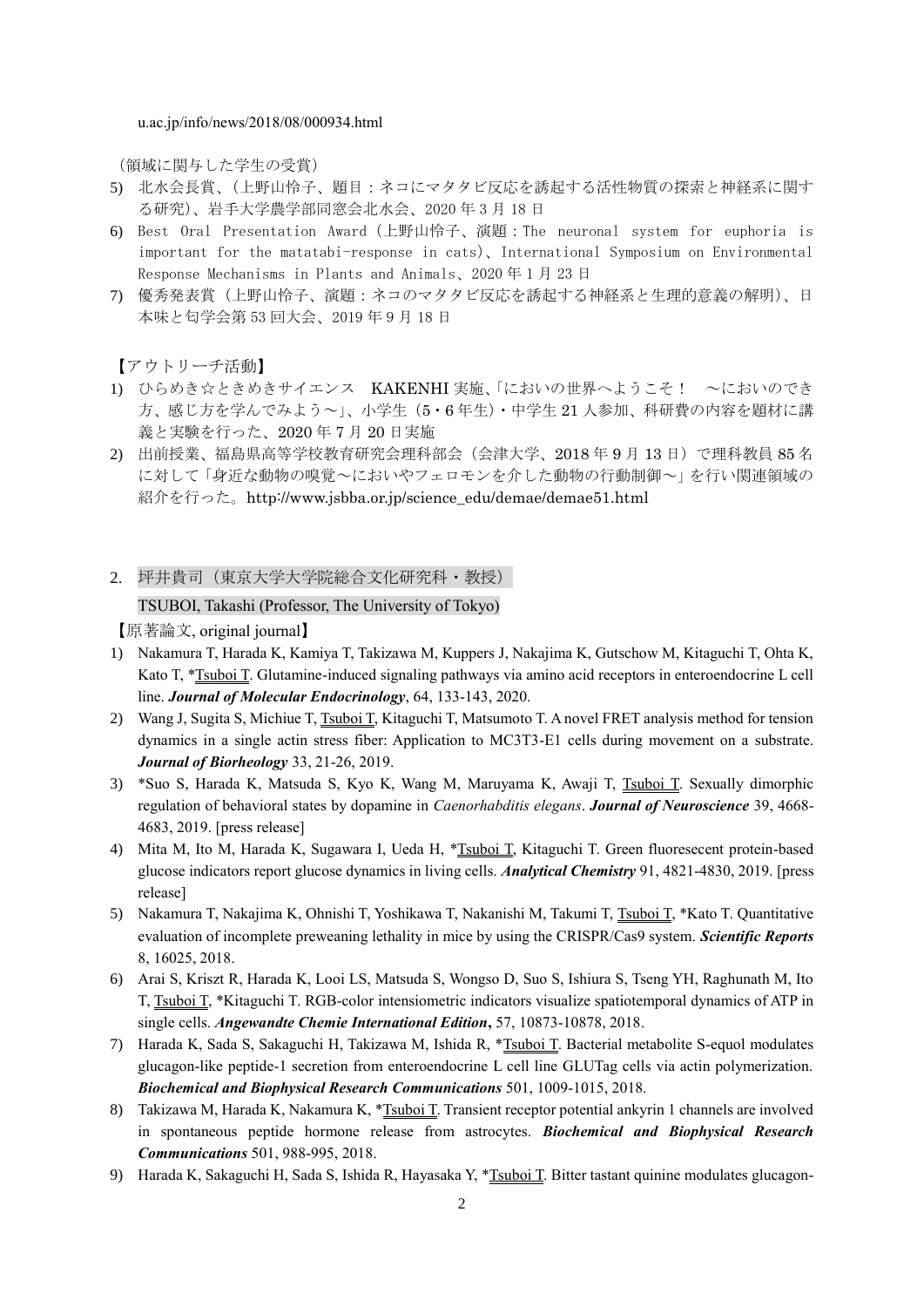like peptide-1 **exocytosis** from clonal GLUTag enteroendocrine L cells via actin reorganization. *Biochemical and Biophysical Research Communications* 500, 723-730, 2018.

【解説・総説, review】

- 1) \*坪井貴司, 原田一貴. 腸内環境感受による消化管ホルモン分泌機構. 日本味と匂学会誌, 26, 82-87, 2019.
- 2) 原田一貴, \*坪井貴司. 腸内環境物質による嘲笑内分泌細胞の分泌制御機構. Medical Science Digest 45, 740-741, 2019.

【著書】

- 1) \*坪井貴司. 知識ゼロからの東大講義 そうだったのか!ヒトの生物学, 丸善出版, 2019.
- 2) \*坪井貴司(分担執筆). 生物学入門(第三版), 東京化学同人, pp.29-55, 2019.

【招待講演・基調講演】

国内:

- 1) 坪井貴司. 腸内環境感受による消化管ホルモン分泌調節機構の可視化解析. 順天堂大学大学院医学 系研究科代謝内分泌内科医局セミナー, 東京, 6 月, 2019.(招待講演)
- 2) 坪井貴司. 腸内環境感受による消化管ホルモン分泌調節機構. うま味研究会公開シンポジウム(う ま味と味覚嗜好性), 東京, 6月, 2020. (招待講演)

【特許等の出願状況】

【報道記事】

1) 「性別による行動の違いを生み出す脳内物質のはたらきを発見」, 東京大学 UTokyoFOCUS Web 版, 2019.04.26

URL: https://www.u-tokyo.ac.jp/focus/ja/articles/z0508\_00116.html

- 2) 「グルコース動態を可視化」, 科学新聞 6 面, 2019.04.19
- 3) 「Dopamine Regulates Sex Differences in Worms」, 北米神経科学学会ニュース速報サイト Web 版, 2019.04.14

URL: https://www.sfn.org/Publications/Latest-News/2019/04/15/Dopamine-Regulates-Sex-Differences-in-Worms

- 4) 「グルコースセンサー 広範濃度を定量検出」, 化学工業日報朝刊 8 面, 2019.04.05
- 5) 「新規緑色蛍光タンパク質型グルコースセンサーを開発」, 東京大学大学院総合文化研究科ニュ ース web 版, 2019.04.04
	- URL: http://www.c.u-tokyo.ac.jp/info/news/topics/files/20190329tsuboisoubun01.pdf
- 6) 「緑色蛍光タンパク質型グルコースセンサーを開発」, OPTRONICS ONLINE, 2019.04.01. URL: http://www.optronics-media.com/news/20190401/56446/

【受賞・表彰】

- 1) 早稲田大学人間科学学術院生命科学系シンポジウム (埼玉, 2019年11月17日)に、中高生(約 100 名)に対して「生体恒常性維持機構の可視化解析と理解」に関するセミナーを行い、研究紹介 を行った。
- 2) オープンキャンパス開催時(東京, 2019年6月7日)に、中高生(約30名)に対して「生命科学 講座」を行い、研究紹介を行った。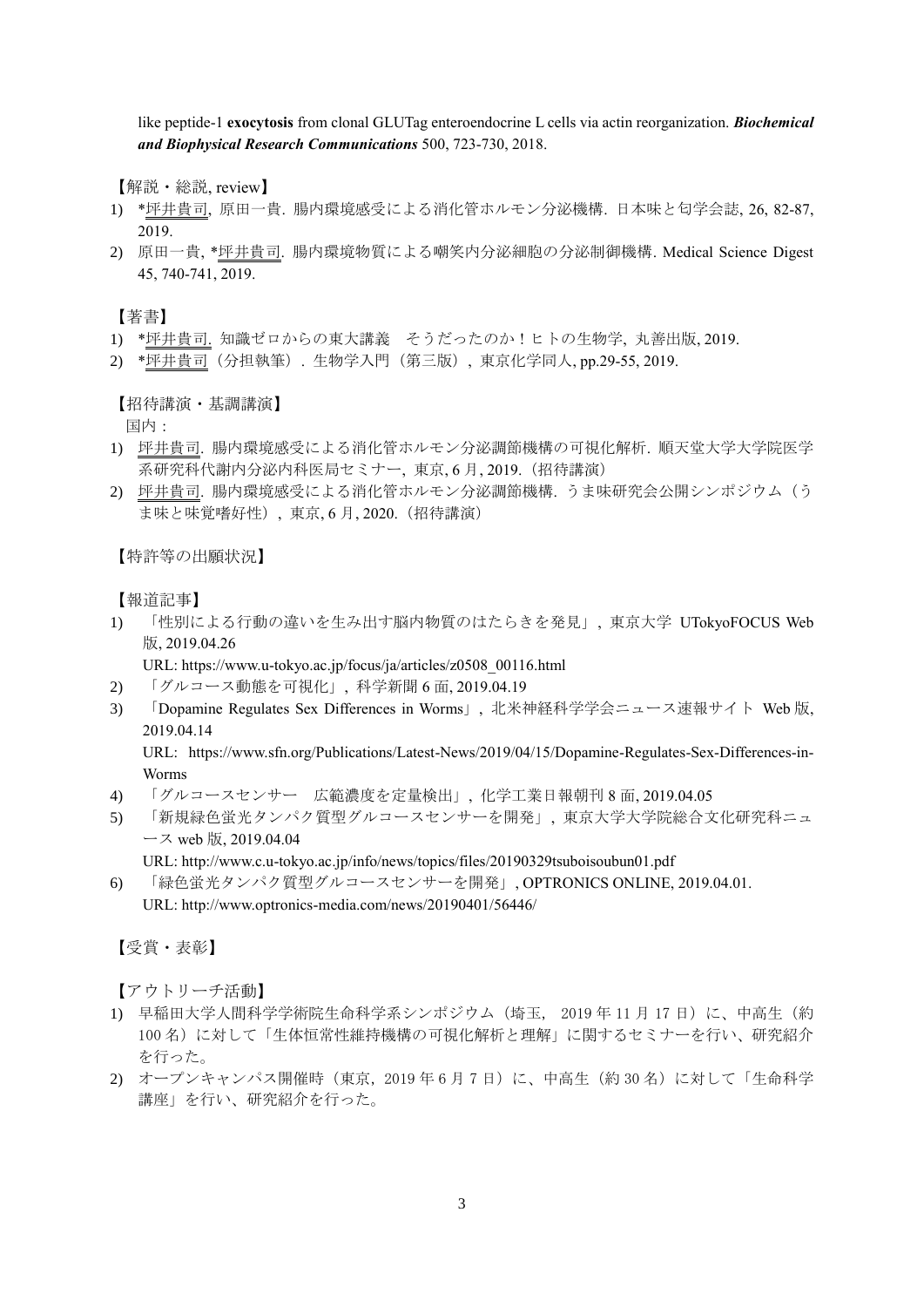3. 中村英光(東京大学大学院農学生命科学研究科·助教) NAKAMURA, Hidemitsu (Assistant Professor, The University of Tokyo)

【原著論文, original journal】

- 1) Nakamura, H., Hirabayashi, K., Miyakawa, T., Kikuzato, K., Hu, W., Xu, Y., Jiang, K., Takahashi, I., Niiyama, R., Dohmae, N., Tanokura, M., \*Asami, T. Triazole ureas covalently bind to strigolactone receptor and antagonize strigolactone responses. *Mol. Plant* 12,44-58, 2019.
- 2) Xu, Y., Miyakawa, T., Nosaki, S., Nakamura, A., Lyu, Y., Nakamura, H., Ohto, U., Ishida, H., Shimizu, T., Asami, T., \*Tanokura, M. Structural analysis of HTL and D14 proteins reveals the basis for ligand selectivity in Striga. *Nat. Commun.* 9,3947, 2018.

【解説・総説, review】

【著書】

【招待講演・基調講演】

【特許等の出願状況】

【報道記事】

- 1) 「「魔女の雑草」の発芽誘導物質に対する選択性を原子レベルで解明~根寄生雑草防除剤の合理的 デザインに貢献~」東京大学、プレスリリース、2018. 9. 27
	- URL: https://www.a.u-tokyo.ac.jp/topics/2018/20180927-1.html
- 2) 「植物の枝分かれをコントロールする新しい薬剤の開発」、東京大学、研究成果発表、 2018.11.22. URL: https://www.a.u-tokyo.ac.jp/topics/2018/20181122-1.html

【受賞・表彰】

1) 論文賞. 「新規ストリゴラクトン情報伝達阻害剤 2-methoxy-1-naphthaldehyde の発見と活性評 価」, 日本農薬学会, 2018 年

【アウトリーチ活動】

4. 廣田順二(東京工業大学バイオ研究基盤支援総合センター・准教授)

HIROTA, Junji (Associate Professor, Tokyo Institute of Technology)

【原著論文, original journal】

- 1) Enomoto, T., Nishida, H., Iwata, T., Fujita, A., Nakayama, K., Kashiwagi, T., Hatanaka, Y., Kondo, H., Kajitani, R., Itoh, T., Ohmoto, M., Matsumoto, I., \*Hirota, J. Bcl11b controls odorant receptor class choice in mice. *Commun. Biol.* 2, 296, 2019, doi: 10.1038/s42003-019-0536-x [press release]
- 2) Suzuki, T., Nishida, H., Kondo, H., Yoda, R., Iwata, T., Nakayama, K., Enomoto, T., Wu, J., Moriya-Ito, K., Miyazaki, M., Wakabayashi, Y., Kishida, T., Okabe, M., Suzuki, Y., Ito, T., Hirota, J., \*Nikaido, M. A single pheromone receptor gene conserved across 400 million years of vertebrate evolution. *Mol. Biol. Evol.* 35(12), 2928-2939, 2018.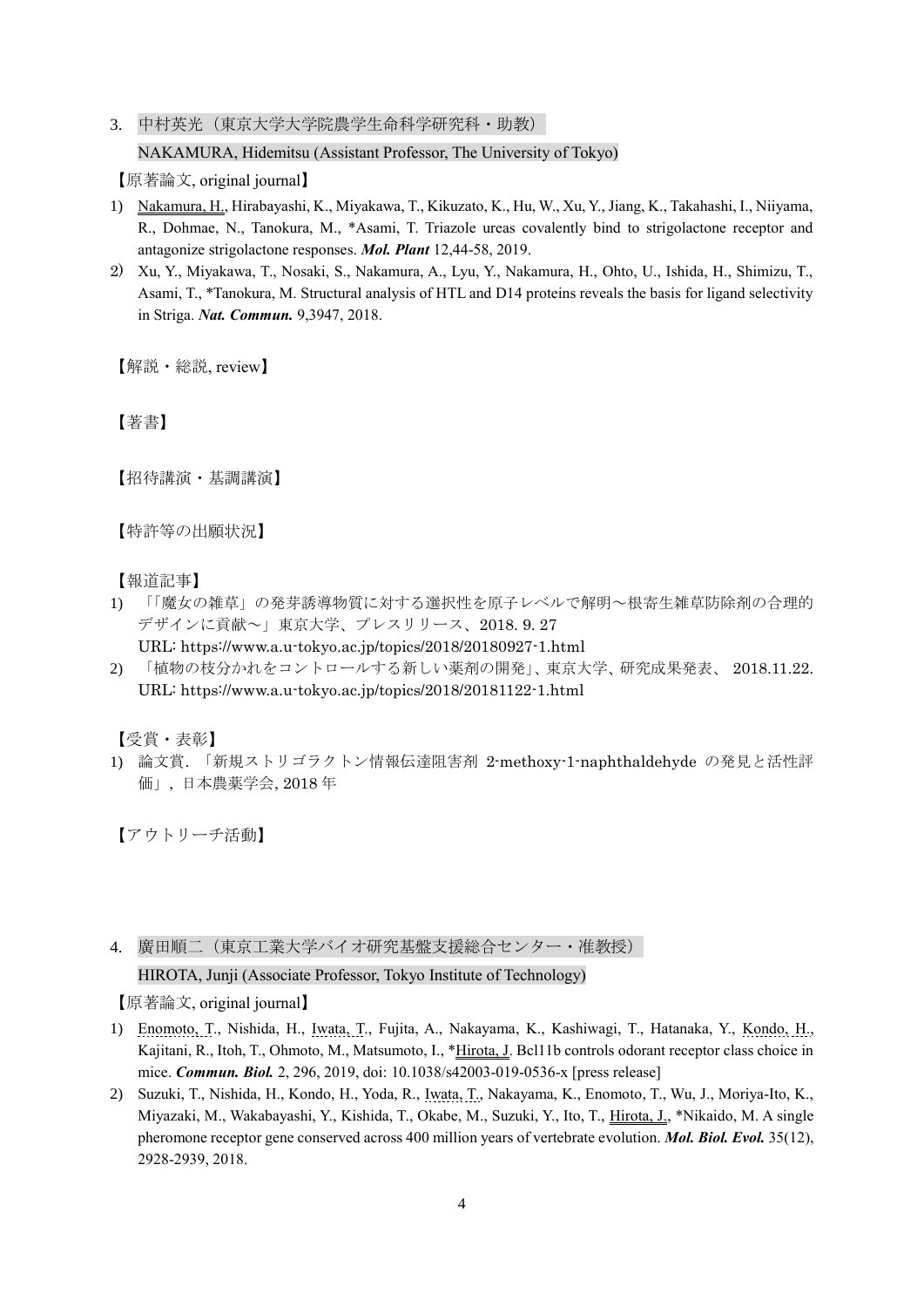【解説・総説, review】

- 1) 岩田哲郎, \*廣田順二. 嗅覚受容体の遺伝子クラスター.*Clinical Neurosci.* 37(12), 1432-1435, 2019.
- 2) \*廣田順二. 香りを感知する嗅神経細胞の多様性創出のメカニズム. 香料 284, 59-65, 2019.
- 3) 榎本孝幸, \*廣田順二. 嗅覚受容体のクラス選択の制御機構と嗅覚の陸棲適応. *Aroma Research*, 21(1), 10-15, 2020
- 4) 山下純平, \*廣田順二. 舌だけではない!体を守る味細胞〜生体防御に関わる化学感覚細胞のマス ター因子を発見. *academist Journal* https://academist-cf.com/journal/?p=7415, 2018
- 5) 岩田哲郎, \*廣田順二. 匂い受容体遺伝子の新たな発現制御領域の発見. アロマリサーチ, 19(2), 32- 33, 2018.
- 6) 岩田哲郎, \*廣田順二.ゲノム最大級の巨大遺伝子クラスターを制御するゲノム領域の発見. バイオ サイエンスとインダストリー. 76(3), 232-233, 2018

【著書】

【招待講演・基調講演】

国際:

- 1) Hirota, J. Mechanism of odorant receptor class choice in mice. Association for Chemoreception Sciences 2019. Florida, USA., Apr. 2019. (招待講演)
- 2) Hirota, J. Mechanism of odorant receptor class choice and gene expression. Monell Chemical Senses Center. Philadelphia, USA., Apr. 2019. (招待講演)
- 3) Hirota J. Molecular mechanism of odorant receptor class choice in mice. The 17<sup>th</sup> International Symposium on Molecular and Neural Mechanisms of Taste and Olfactory Perception, Fukuoka, Dec. 2018.

国内:

- 1) 廣田順二.香りを感知する嗅神経細胞の多様性創出の分子機構.第 11 回香りと味に関する産学フ ォーラム(日本バーチャルリアリティ学会主催),品川,11 月,2019.(招待講演)
- 2) Hirota, J. Odorant receptor class choice and olfactory behaviors. International Symposium on "Environmental Response Mechanisms in Plants and Animals".(岩手大学主催), 盛岡, 1月, 2020.(招待講演)

#### 【特許等の出願状況】

【報道記事】

- 1) 「陸地動物の嗅覚遺伝子発見」, 日本経済産業新聞, 2019. 8. 22
- 2) 「ほぼ全ての脊椎動物に共通するフェロモン受容体を発見」、東京工業大学、プレスリリース、2018. 10. 4.

URL: https://www.titech.ac.jp/news/pdf/tokyotechpr20181004\_nikaido\_lW54r06f.pdf

【受賞・表彰】

1) 平成 30 年度手島精一記念研究賞、研究論文賞、東京工業大学、2018 年 2 月 21 日

- 1) オープンキャンパス開催時(横浜, 2019 年 5 月 1 日)に、高校生、大学生向けのサイエンスカフ ェを開き、ライフサイエンス関係の研究紹介を行った(約 100 名)。
- 2) オープンキャンパス開催時(東京, 2018 年 8 月 10 日)に、中高生(約 100 名)に対して「匂いの 神経科学〜遺伝子からみた匂い感覚」のタイトルで模擬講義をおこなった。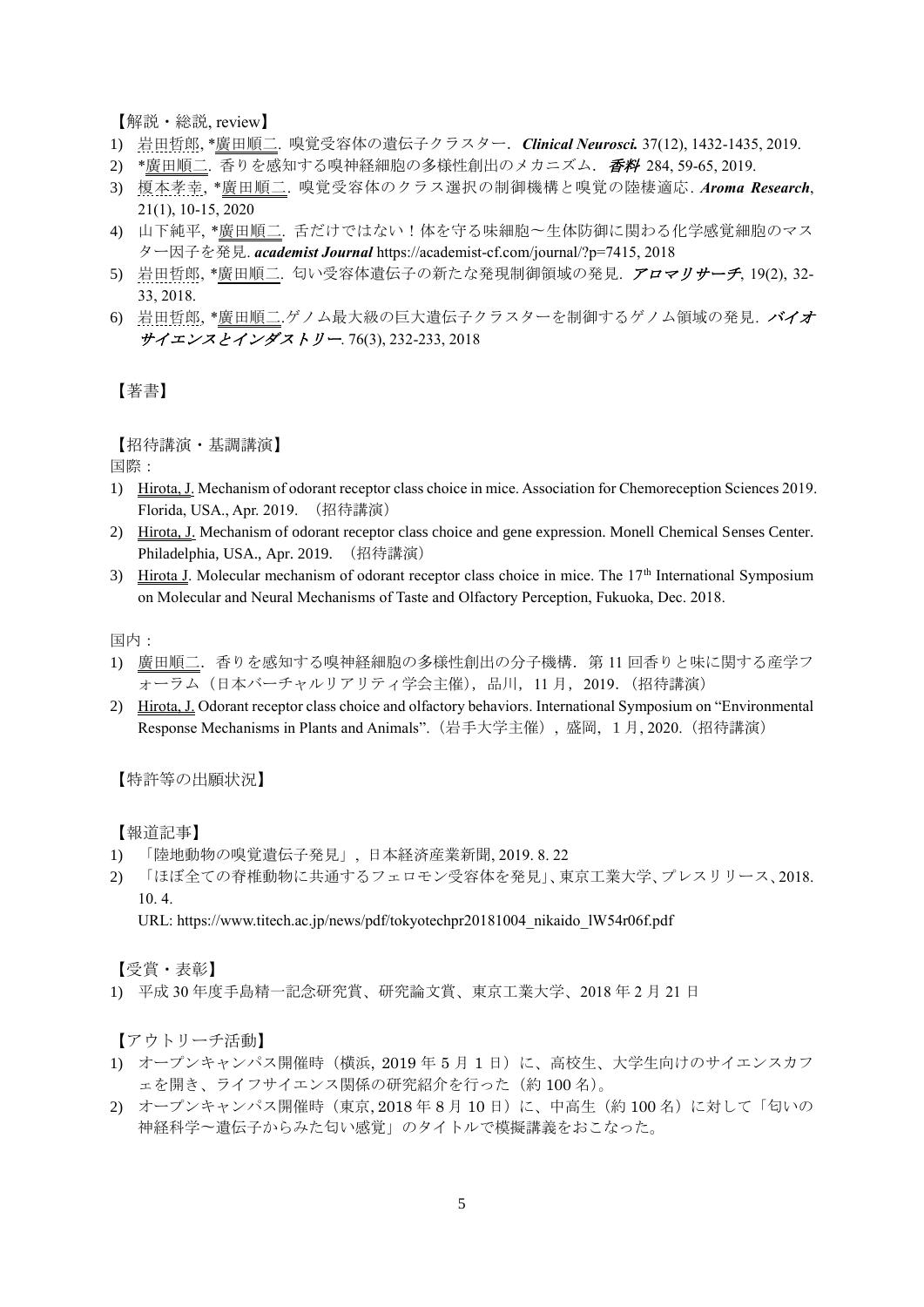5. 小鹿一 (名古屋大学大学院生命農学研究科·教授)

OJIKA, Makoto (Professor, Nagoya University)

【原著論文, original journal】

- 1) Purev, E., Kondo, T., Takemoto, D., Niones, J. T., \*Ojika, M. Identification of ε-Poly-L-lysine as an Antimicrobial Product from an *Epichloë* Endophyte and Isolation of Fungal ε-PL Synthetase Gene, *Molecules*, 25, 1032, 2020.
- 2) Soe, T. W., Han, C., Fudou, R., Kaida, K., Sawaki, Y., Tomura, T., \*Ojika, M. Clavariopsins C-I, Antifungal Cyclic Depsipeptides from the Aquatic Hyphomycete Clavariopsis aquatica, *J. Nat. Prod.* 82, 1971-1978, 2019.
- 3) \*Takemoto, D., Shibata, Y., Ojika, M., Mizuno, Y., Imano, S., Ohtsu, M., Sato, I., Chiba,S., Kawakita, K., Rin, S., Maurizio, C. Resistance to Phytophthora infestans: exploring genes required for disease resistance in Solanaceae plants. *J. Gen. Plant Pathol.* 84, 312-320, 2018.
- 4) Zhang, H., Farooq, U., Cheng, L. H., Ye, Y., Wang, Y. C., Kawagishi, H., Ojika, M., \*Qi, J. Specific inhibitors of sporangium formation of Phytophthora capsici from Kalimeris indica, Chemistry of Natural Compounds. 54, 567-569, 2018.

【解説・総説, review】

【著書】

```
【招待講演・基調講演】
```
国際:

1) Ojika, M. Chemical Control of Sexual Reproduction in the Phytopathogen Phytophthora, KU Global Center of Excellence Symposium 2019: Building Future Innovation by Multi-Creation, Kasetsart University (Thailand), Jul. 2019.(招待講演)

国内:

1) 小鹿一. 海洋性粘液細菌が生産する抗真菌性物質, 第 93 回日本細菌学会総会, 名古屋, 2 月, 2020. (招待講演)

【特許等の出願状況】

【報道記事】

【受賞・表彰】

【アウトリーチ活動】

6. 木谷茂(大阪大学生物工学国際交流センター・准教授)

# KITANI, Shigeru (Associate Professor, Osaka University)

【原著論文, original journal】

1) Ueda, S., Ikeda, H., Namba, T., Ikejiri, Y., Nishimoto, Y., Arai M., Nihira, T., \*Kitani, S. Identification of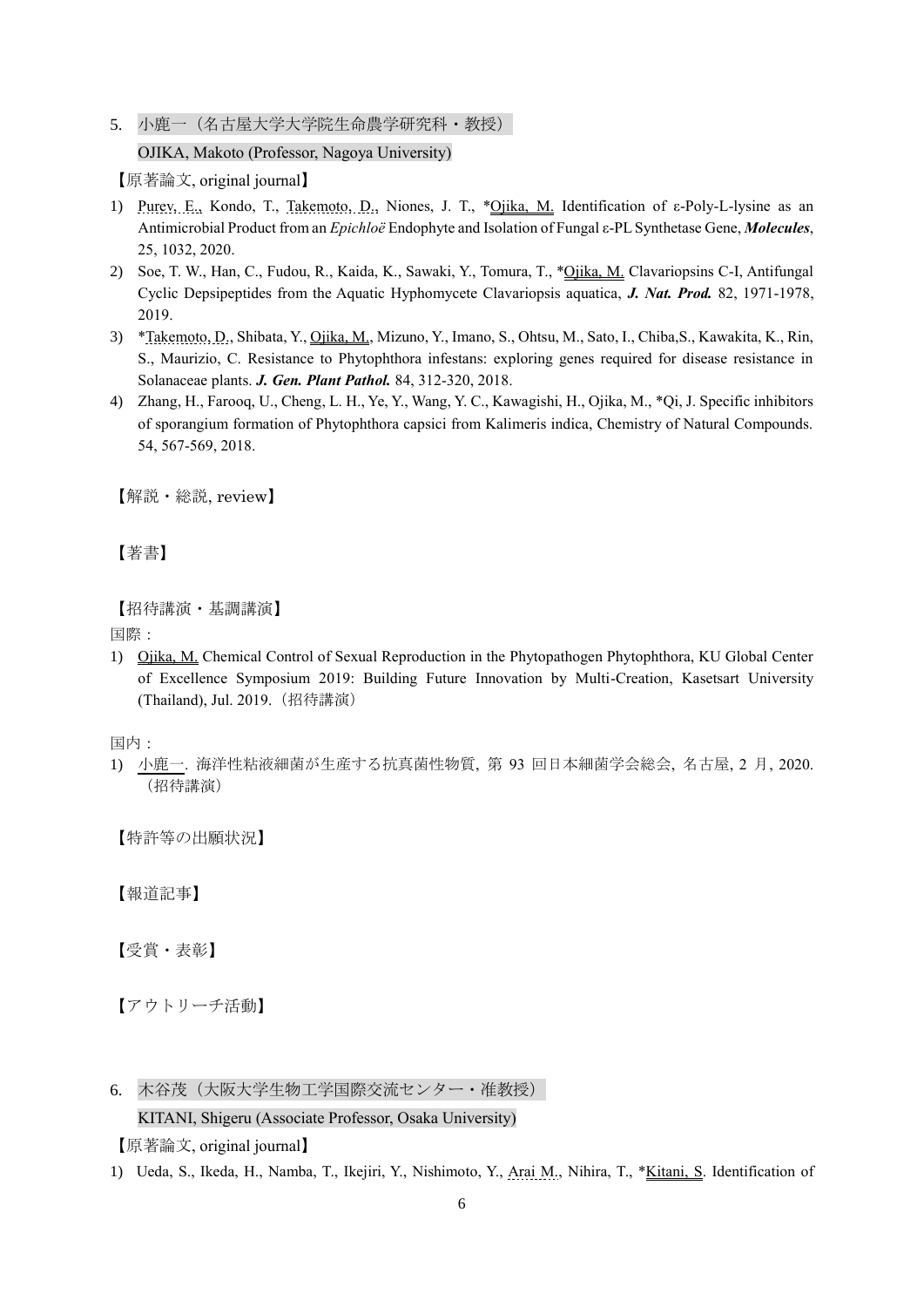biosynthetic genes for the β-carboline alkaloid kitasetaline and production of the fluorinated derivatives by heterologous expression. *J. Ind. Microbiol. Biotechnol.* 46, 739-750, 2019.

【解説・総説, review】

1) 木谷茂. 抗生物質生産微生物における潜在代謝能力の活性化.「生産と技術」, 72, 81-83, 2020.

【著書】

# 【招待講演・基調講演】

国際:

- 1) Kitani, S. Antibiotic discovery by activation of cryptic secondary metabolism in actinomycetes. Kasetsart University Special Seminar, Bangkok, Dec, 2019.(招待講演)
- 2) Kitani, S. Antibiotic discovery by activation of cryptic secondary metabolism in actinomycetes. Osaka University-Advanced Seminar in Bioscience and Biotechnology, Bangkok, Dec, 2019.(招待講演)
- 3) Kitani, S. Antibiotic discovery by activation of cryptic secondary metabolism in actinomycetes. Osaka University Special Seminar, Bangkok, Dec, 2019.(招待講演)
- 4) Kitani, S. New *Streptomyces* hormone, avenolide from *Streptomyces avermitilis*, regulates secondary metabolism of streptomycetes as the last group of *Streptomyces* autoregulator. The 30th Annual Meeting of the Thai Society for Biotechnology and International Conference, Bangkok, Thailand, Nov, 2018.

国内:

1) 木谷茂. Waking up cryptic secondary metabolism in actinomycetes by modulating *Streptomyces*-hormone signaling pathway (北里大学 KMC Frontier セミナー), 東京, 7月, 2019. (招待講演)

【特許等の出願状況】

【報道記事】

【受賞・表彰】

1) 2019 新化学技術研究奨励賞ステップアップ賞、微生物代謝覚醒工学による非天然型インドールア ルカロイドの創製と生理活性能の創出、新化学技術推進協会、2019 年 6 月 6 日

【アウトリーチ活動】

7. 渡邉肇(大阪大学大学院工学研究科・教授)

WATANABE, Hajime (Professor, Osaka University)

【原著論文, original journal】

- 1) Cabalzar, A.P., Fields. P.D., Kato, Y., Watanabe, H., Ebert, D. Parasite-mediated selection in a natural metapopulation of Daphnia magna. *Mol ecol.* 28(21), 4770-4785, 2019. doi: 10.1111/mec.15260.
- 2) Ogawa, M., Uyeda, A., Harada, K., Sato, Y., Kato, Y., Watanabe, H., Honda, K., Matsuura, T. Class III Polyphosphate Kinase 2 Enzymes Catalyze the Pyrophosphorylation of Adenosine‐5′‐Monophosphate. *Chembiochem.* 20(23), 2961-2967, 2019. doi: 10.1002/cbic.201900303.
- 3) Okamura, K., Matsushita, S., Kato, Y., Watanabe, H., Matsui, A., Oka, T., Matsuura, T. In vitro synthesis of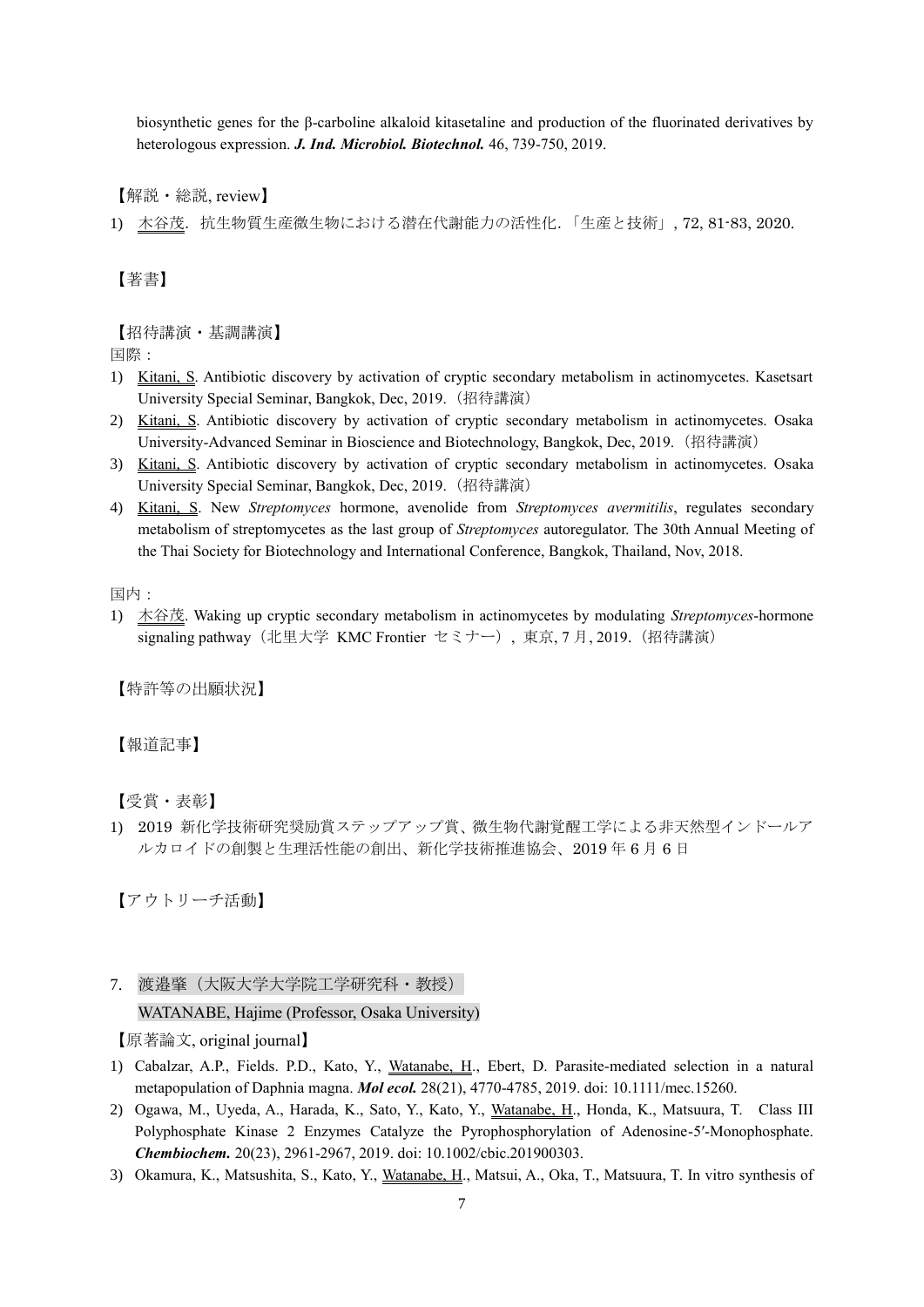the human calcium transporter Letm1 within cell-sized liposomes and investigation of its lipid dependency. *J Biosci bioeng.* 127(5), 544-548, 2019. doi: 10.1016/j.jbiosc.2018.11.003.

- 4) Rivetti, C., Campos, B., Piña, B., Raldúa, D., Kato, Y., Watanabe, H., Barata, C. Tryptophan hydroxylase (TRH) loss of function mutations induce growth and behavioral defects in Daphnia magna. *Scientific reports.* 8, 1518, 2018.
- 5) Callens, M., Watanabe, H., Kato, Y., Miura, J., Decaestecker, E. Microbiota inoculum composition affects holobiont assembly and host growth in Daphnia. *Microbiome.* 6, 2018.
- 6) Kato, Y., Perez, C.A.G., Ishak, N.S., Nong, Q.D., Sudo, Y., Matsuura, T., Wada, T., Watanabe, H. A 5' UTR-Overlapping LncRNA Activates the Male-Determining Gene doublesex1 in the Crustacean Daphnia magna. *Current Biology.* 28, 1811-1817, 2018.
- 7) Kitamura, A., Takata, R., Aizawa, S., Watanabe, H., Wada, T. A murine model of atopic dermatitis can be generated by painting the dorsal skin with hapten twice 14 days apart. *Scientific Report.* 8, 5988, 2018.

【解説・総説, review】

1) 加藤泰彦, 渡邉肇. 甲殻類ミジンコの性決定, *昆虫と自然*, 54(5) 4 - 7

【著書】

【招待講演・基調講演】

- 1) Kato, Y., Perez, C.A.G., Nong, Q.D., Watanabe, H. A 5' UTR-Overlapping LncRNA Activates the Male-Determining Gene doublesex1 in the Crustacean Daphnia magna. JAJ RNA 2018, The Alumni Hall "Furate", Hokkaido University, Sapporo, Hokkaido, November, 2018.
- 2) 渡邉肇. 生態学と分子生物学の接点としてのミジンコ. 日本生態学会 第 66 回大会. 3 月, 2019.

【特許等の出願状況】

【報道記事】

【受賞・表彰】

【アウトリーチ活動】

8. 櫻谷英治(徳島大学大学院社会産業理工学研究部・教授)

SAKURADANI, Eiji (Professor, Tokushima University)

【原著論文, original journal】

【解説・総説, review】

1) Kikukawa, H., Sakuradani, E., Ando, A., Shimizu, S., \*Ogawa, J. Arachidonic acid production by the oleaginous fungus *Mortierella alpina* 1S-4. *J. Adv. Res.* 11, 15-22, 2018. doi: 10.1016/j.jare.2018.02.003

【著書】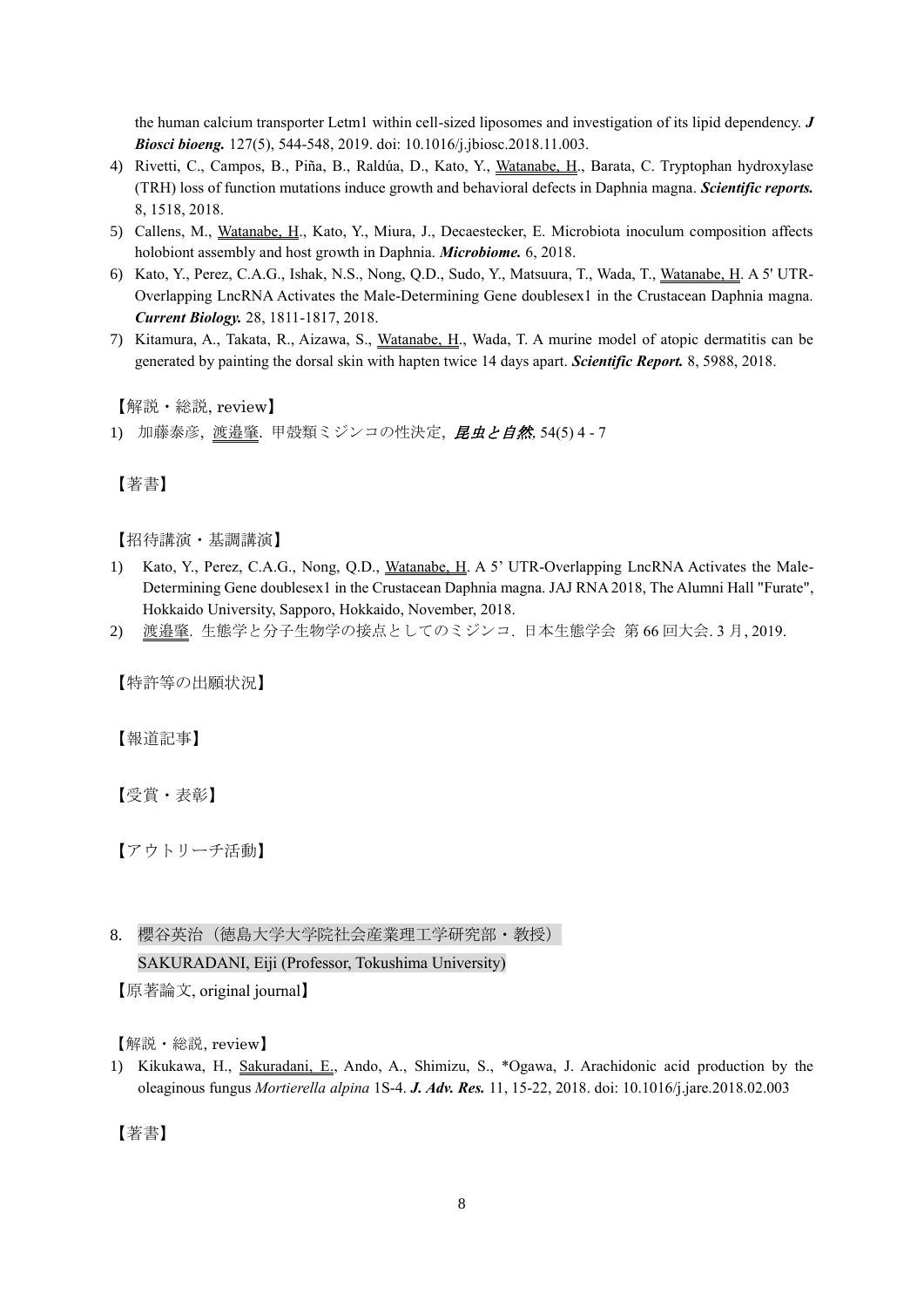【招待講演・基調講演】

国際:

- 1) Sakuradani, E., Ando, A., Shimizu, S., Ogawa, J. Production of Various PUFAs by filamentous fungus *Mortierella alpina*. 2018 AOCS Annual Meeting & Expo, Minnesota USA, May 2018.
- 2) Sakuradani, E., Murakawa, N., Sakamoto, T. Production of Microbial Lipids using Crude Glycerol. 2018 AOCS Annual Meeting & Expo, Minnesota USA, May 2018.

国内:

- 1) 櫻谷英治. 真核微生物がつくる多様な機能性脂質. 第 13 回日本ゲノム微生物学会年会-日本農芸化 学会共催シンポジウム. 2019 年 3 月.
- 2) 櫻谷英治. さまざまな生物資源から単離された微生物の活用. 第 70 回日本生物工学会大会, 2018 年 9 月.

【特許等の出願状況】

【報道記事】

【受賞・表彰】

【アウトリーチ活動】

9. 臼杵克之助(大阪市立大学大学院理学研究科・准教授)

USUKI, Yoshinosuke (Associate Professor, Osaka City University)

【原著論文, original journal】

- 1) Yoshimoto, R., Usuki, Y., \*Satoh, T. Rhodium(III)-Catalyzed β-Arylation and -Alkenylation of α-Trifluoromethylacrylic Acid. *Chem. Lett.* 48, 461-464, 2019.
- 2) Hirosawa, K., Usuki, Y., \*Satoh, T. Iridium(III)-Catalyzed Dehydrogenative Coupling of Salicylic Acids with Alkynes: Synthesis of Highly Substituted 1-Naphthol Derivatives. *Adv. Synth. Catal.* 361, 5253-5257, 2019.
- 3) Hamada, C., \*Usuki, Y., Takeuchi, D., Ogawa, H., Abe R., Satoh, T. Total Syntheses and Configuration Assignments of JBIR-06 and Related Depsipeptides. *Org. Lett.* 21, 965-968, 2019.
- 4) \*Usuki, Y., Ishii, S., Ijiri, M., Yoshida, K.-I., Satoh, T., Horigome, S., Yoshida, I., Mishima, T., \*Fujita, K.-I. Evaluation of Inhibitory Activities of UK-2A, an Antimycin-Type Antibiotic, and Its Synthetic Analogues against the Production of Anti-inflammatory Cytokine IL-4. *J. Nat. Prod.* 81, 2590-2594, 2018.

【解説・総説, review】

【著書】

【招待講演・基調講演】

【特許等の出願状況】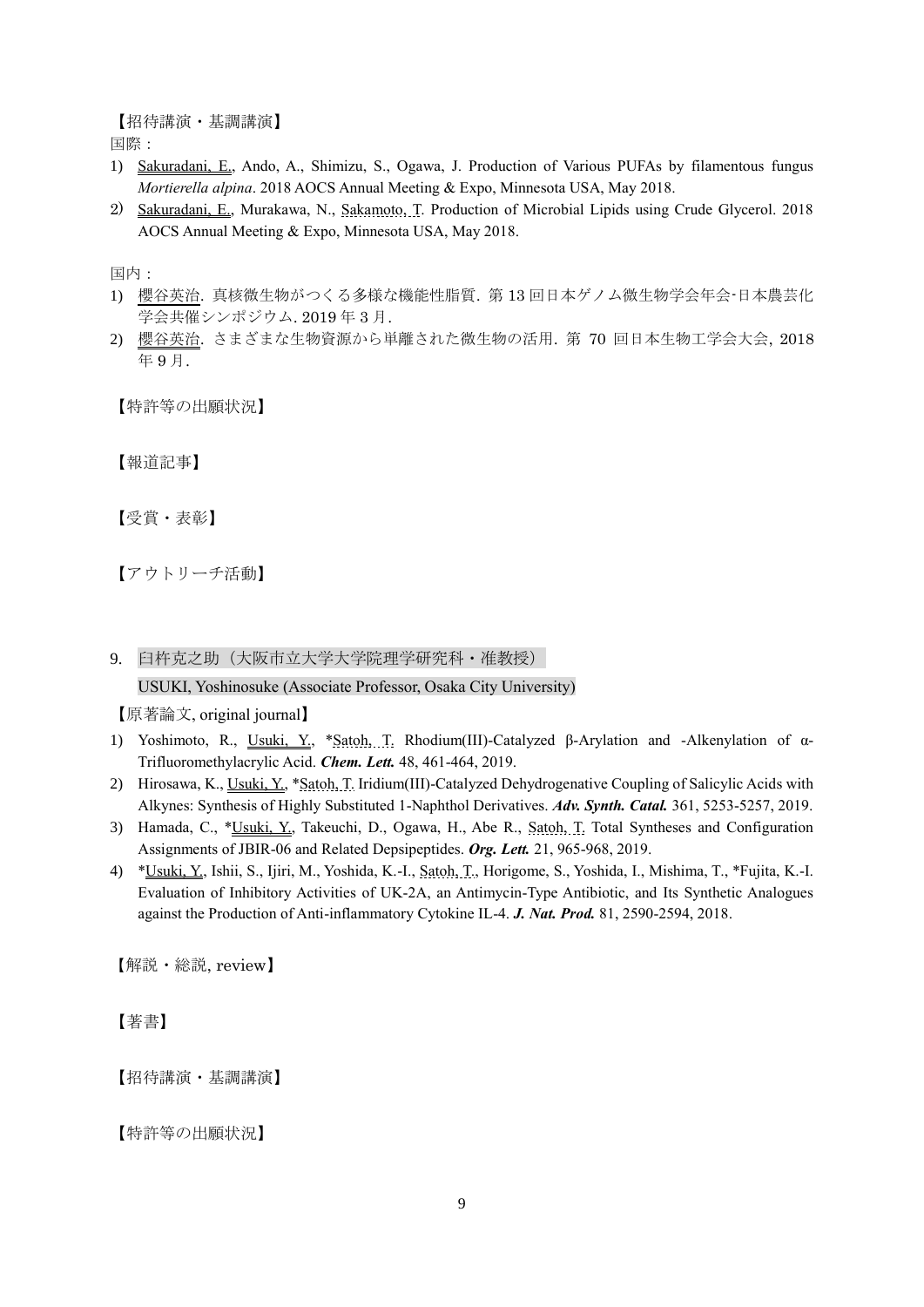【報道記事】

【受賞・表彰】

【アウトリーチ活動】

1) オープンキャンパス開催時 (大阪, 2019年8月 10-11日)に、高校生(約20名)に対して関連領 域の研究紹介を行った。

10. 甲斐建次(大阪府立大学大学院生命環境科学研究科・准教授)

KAI, Kenji (Associate Professor, Osaka Prefecture University)

【原著論文, original journal】

1) \*Kai, K., Sogame, M., Sakurai, F., Nasu, N., and Fujita, M. Collimonins A-D, unstable polyynes with antifungal or pigmentation activities from the fungus-feeding bacterium *Collimonas fungivorans* Ter331. *Org. Lett.* 20, 3536-3540, 2018.

【解説・総説, review】

1) \*甲斐建次. 双方向性の化学コミュニケーションから探る異種微生物間相互作用. アグリバイオ, 2, 68-71, 2018.

【著書】

【招待講演・基調講演】

1) Kai K. Collimonins, unstable and unique polyynes with antifungal activity from the fungus-feeding bacterium *Collimonas fungivorans* Ter331. The Joint Symposium of "10th Korea-Japan Chemical Biology Symposium" and "30th Meeting for New Drug Discovery". Kanazawa, Oct. 2019.(招待講演)

【特許等の出願状況】

【報道記事】

【受賞・表彰】

- 1) 日本農学進歩賞、公益財団法人農学会、同種・異種微生物間の化学コミュニケーションに関する生 物有機化学的研究、2019 年 11 月 22 日.
- 2) 農芸化学研究企画賞、青枯病菌クオラムセンシング機構を標的にしたトマト萎凋病の予防・治療薬 の開発、日本農芸化学会、2019 年 3 月 25 日.
- 3) 奨励賞、特異な生理活性を示す微生物コミュニケーション分子に関する生物有機化学的研究、日本 農薬学会、2019 年 3 月 11 日.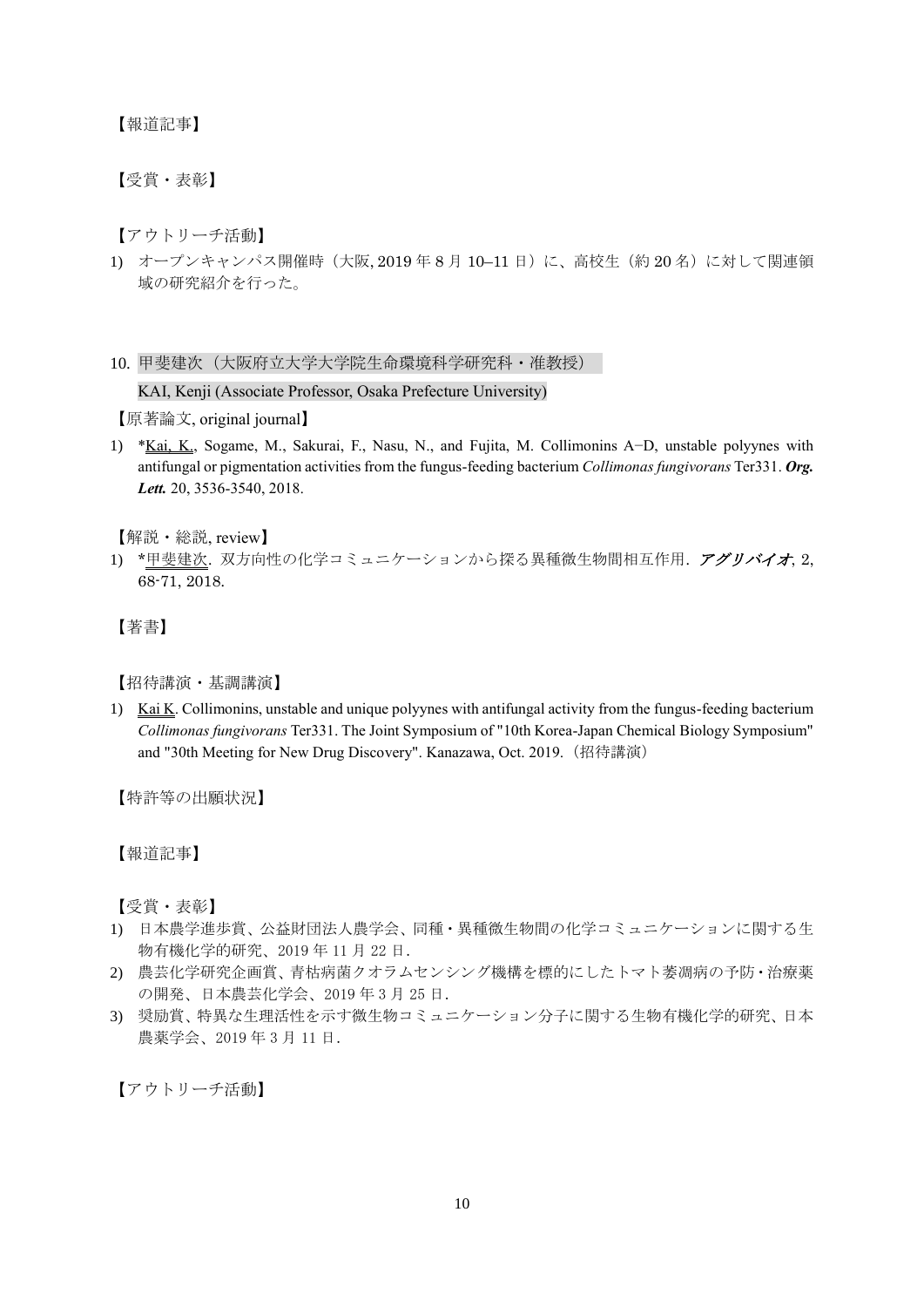11. 有村源一郎(東京理科大学基礎工学部生物工学科·教授)

# ARIMURA, Gen-ichiro (Professor, Tokyo University of Science)

【原著論文, original journal】

- 1) Rim, H., Hattori, S., \*Arimura, G. Mint companion plants enhance the attraction of the generalist predator *Nesidiocoris tenuis* according to its experiences of conspecific mint volatiles. *Sci. Rep.*10, 2078, 2020. [press release]
- 2) Miyamoto, T., Uemura, T., Nemoto, K., Daito, M., Nozawa, A., Sawasaki, T., \*Arimura, G. Tyrosine kinasedependent defense responses against herbivory in Arabidopsis. *Front. Plant Sci.* 10, 776, 2019.
- 3) Iida, J., Desaki, Y., Hata, K., Uemura, T., Yasuno, A., Islam, M., Maffei, M.E., Ozawa, R., Nakajima, T., Galis, I., \*Arimura, G. Tetranins: new putative spider mite elicitors of host plant defense: mechanism and application potential. *New Phytol.* 224, 875-885, 2019. [press release]
- 4) Rim, H., Sekiguchi, S., Ozawa, R., Kainoh, Y., \*Arimura, G. Diurnal rhythm of volatile emissions from damaged *Brachypodium distachyon* affects the temporal preferences of tritrophic interactions. *J. Plant Interact.* 14, 143-150, 2019.
- 5) Sukegawa, S., Arimura, G. Two arrays of defense strategies of Brassicaceae plants that eavesdrop on mint volatiles. *J. Plant Interact.* 14, 164-166, 2019.
- 6) Rim, H., Sekiguchi, S., Ozawa, R., Kainoh, Y., \*Arimura, G. Diurnal rhythm of volatile emissions from damaged *Brachypodium distachyon* affects the temporal preferences of tritrophic interactions. *J. Plant Interact.* 14, 143-150, 2019.
- 7) Sukegawa, S., \*Arimura, G. Two arrays of defense strategies of Brassicaceae plants that eavesdrop on mint volatiles. *J. Plant Interact.* 14, 164-166, 2019.
- 8) Ali, M.R.M., Uemura, T., Ramadan, A., Adachi, K., Nemoto, K., Nozawa, A., Hoshino, R., Abe, H., Sawasaki, T., \*Arimura, G. The ring-type E3 ubiquitin ligase JUL1 targets the VQ-motif protein JAV1 to coordinate jasmonate signaling. *Plant Physiol.* 179, 1273-1284, 2019.
- 9) Togashi, K., Goto, M., Rim, H., Hattori, S., Ozawa, R., \*Arimura, G. Mint companion plants attract the predatory mite *Phytoseiulus persimilis*. *Sci. Rep.* 9, 1704, 2019.
- 10) Hamachi, A., Nisihara, M., Saito, S., Rim, H., Takahashi, H., Islam, M., Uemura, T., Ohnishi, T., Ozawa, R., Maffei, M.E., \*Arimura, G. Overexpression of geraniol synthase induces heat stress susceptibility in *Nicotiana tabacum*. *Planta* 249, 235-249, 2018.
- 11) Sukegawa, S., Shiojiri, K., Higami, T., Suzuki, S., \*Arimura, G. Pest management using mint volatiles to elicit resistance in soy: mechanism and application potential. *Plant J.* 96, 910-920, 2018.
- 12) Nakayasu, M., Shioya, N., Shikata, M., Thagun, C., Abdelkareem, A., Okabe, Y., Ariizumi, T., Arimura, G., Mizutani, M., Ezura, H., Hashimoto, T., \*Shoji, T. JRE4 is a master transcriptional regulator of defense-related steroidal glycoalkaloids in tomato. *Plant J.* 94, 975-990, 2018.

【解説・総説, review】

- 1) \*有村源一郎, 宮永正斗, 八須匡和. 植物香気成分とテルペン誘導体の免疫活性化機能. Bio Industry, in press, 2020.
- 2) Uemura T., \*Arimura G. Current opinions about herbivore-associated molecular patterns and plant intracellular signaling. *Plant Signal. Behav.* 14, e1633887, 2019.
- 3) \*有村源一郎, 上村卓矢, 八代拓也. 植物アロマ成分を用いた有機栽培システムの開発とヒト健康 増進効果への応用. 化学と生物, 57, 428-432, 2019.
- 4) \*有村源一郎. ミントをコンパニオンプランツとして害虫防除に応用. *Aroma Res.* 78, 130-131, 2019.
- 5) \*有村源一郎. 植物の匂い物質を利用した病虫害防除技術. バイオサイエンスとインダストリー 77, 240-241, 2019.
- 6) \*有村源一郎. 植物の匂いが織りなす生き物の相互作用. 青淵 4, 12-14, 2019.
- 7) \*有村源一郎. 生態系コミュニケーションを介した植物の防御応答. アグリバイオ 3, 360-364, 2019.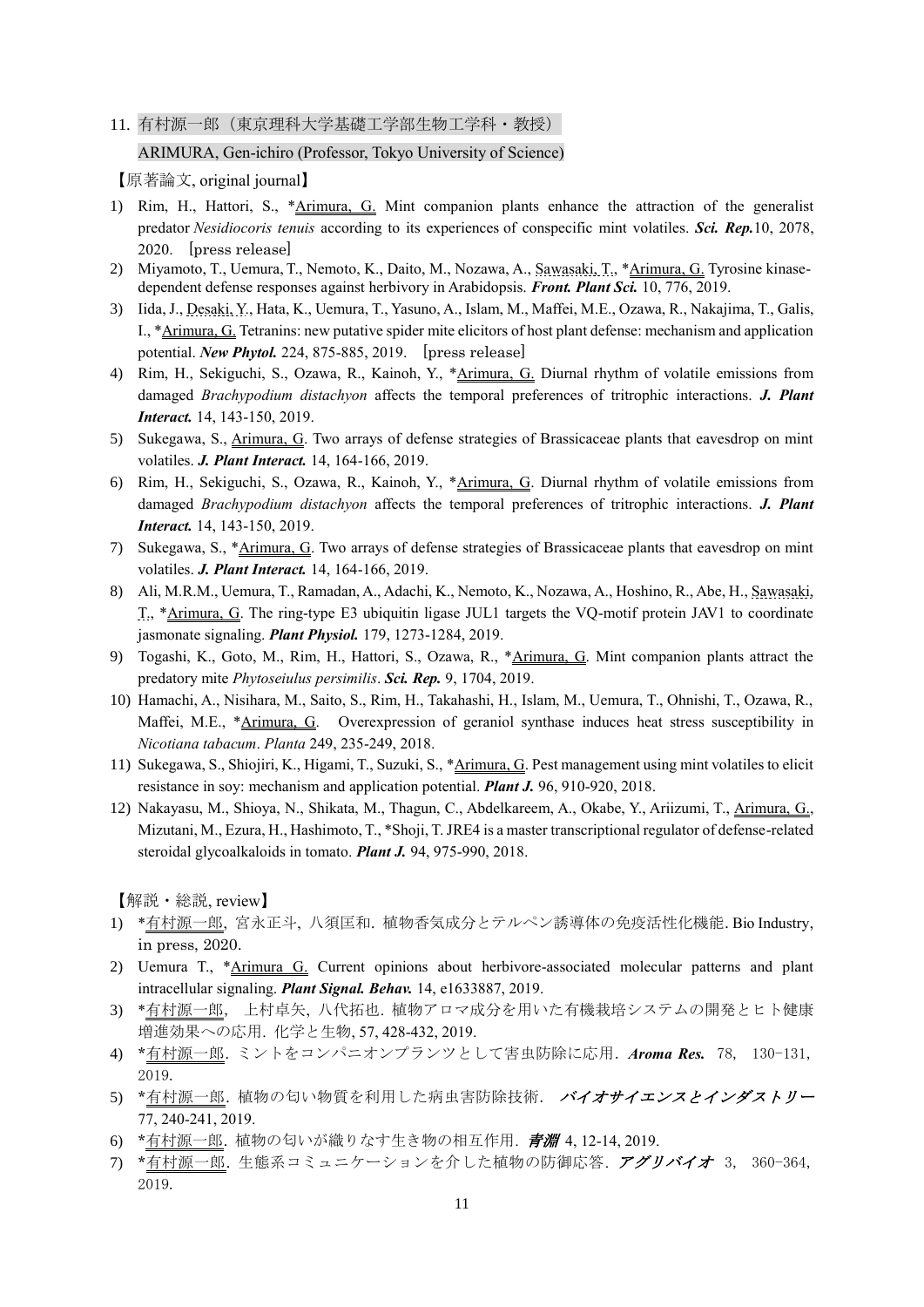8) \*有村源一郎. 植物から放出される香りの機能と害虫防除への活用. *Green Age* 2, 4-6, 2019.

【著書】

- 1) 有村源一郎, 杉山暁史. 基礎から学ぶ植物代謝生化, 15 章 生物間相互作用(水谷正治,士反伸和, 杉山暁史(編), 羊土社), pp261-269, 2018.
- 2) 有村源一郎, 西原昌宏. 植物のたくらみ ― 香りと色の植物学(ペレ出版), pp. 159, 2018.

【招待講演・基調講演】

国内:

- 1) 有村源一郎. 植物の香りの機能と応用. センシング技術コンソーシアム. 第 30 回講演会, 名古屋, 2 月, 2020.(招待講演)
- 2) 有村源一郎. 植物と昆虫が織りなす化学コミュニケーション. 第 87 回白鷺セミナー, 大阪, 12 月, 2019.(招待講演)
- 3) 有村源一郎. 植物の害虫エリシター受容システムと防御応答誘導機構の解明. 化学コミュニケーシ ョンのフロンティア 第 6 回公開シンポジウム, 川崎, 12 月, 2019.(招待講演)
- 4) 有村源一郎. 植物の食害応答と揮発性化合物を介した生物間相互作用. 理研シンポジウム・植物の 代謝制御と化学生物学の新展開. 横浜, 12 月, 2018.
- 5) 有村源一郎. 香気成分を介した植物間コミュニケーション. 第 36 回日本植物細胞分子生物学会大 会. 金沢, 8 月, 2018.

【特許等の出願状況】

- 1) 有村源一郎, 八須匡和, 八代拓也, 堀戸重臣, 西山千春, 助川聖, 宮永正斗, 齋藤栞. 抗炎症剤. 東 京理科大学. 2019-135613(2019 年 7 月 23 日). 国内.
- 2) 有村源一郎, 八須匡和, 堀戸重臣, 助川聖, 仲千沙都, 野永葉子. 植物の免疫活性化剤. 東京理科 大学. 2019-135612 (2019年 7月 23日). 国内.

【報道記事】

- 1) 「ミントの香りで誘引 タバコカスミカメ害虫捕食を増進」, 日本農業新聞, 2020. 2. 13.
- 2) 「ミント香気で益虫誘引 環境保全型農業に活用」, 化学工業日報, 2020. 2. 14.
- 3) 「ハダニ分泌物に新規分子 植物の防御応答誘導」, 化学工業日報, 2019. 4. 8.
- 4) 「水溶性クルクミン開発 血中濃度アップ 安全な抗がん剤に道」, 日刊工業新聞, 2017. 9. 1.
- 5) 「ハダニ分泌物に新規分子 植物の防御応答誘導」, 化学工業日報, 2019.4.8.
- 6) 「植物のふしぎを解く「花と緑の勉強室」」, プランツ&ガーデン No. 180.
- 7) 「ミントの「おしゃべり」を「立ち聞き」して身を守る植物がいる」, ジュニアエラ 2019 年 1 月号.
- 8) 「ミントの香りの忌避作用に注目 新たな栽培技術に期待」, AEAJ No.90.
- 9) 「大豆やコマツナ ミントの香りで防御能力が向上」, 農業共済新聞, 2018.12.1.
- 10) 「ミント使い 害虫に強く 新しい減農薬栽培」, 日刊県民福井, 2018.10.22.
- 11) 「ミント使い 害虫に強く 新しい減農薬栽培」, 中日新聞, 2018.10.18.
- 12) 「ミントの香り 害虫に強く 新しい減農薬栽培」, 東京新聞, 2018.10.15.
- 13) 「ミントの香り 植物に害虫への防御力」, 毎日新聞, 2018.10.12.
- 14) 「作物の1メートル内ミント混栽 食害が大幅減 減農薬栽培への道筋」, 日本農業新聞, 2018.09.20.
- 15) 「ミントを用いた有機栽培 ダイズ・コマツナで害虫防御」, 科学新聞, 2018.9.14.
- 16) 「ミント混栽で害虫対策 理科大 龍谷大 植物間で"脅威"伝達」, 化学工業日報, 2018.9.5.

【受賞・表彰】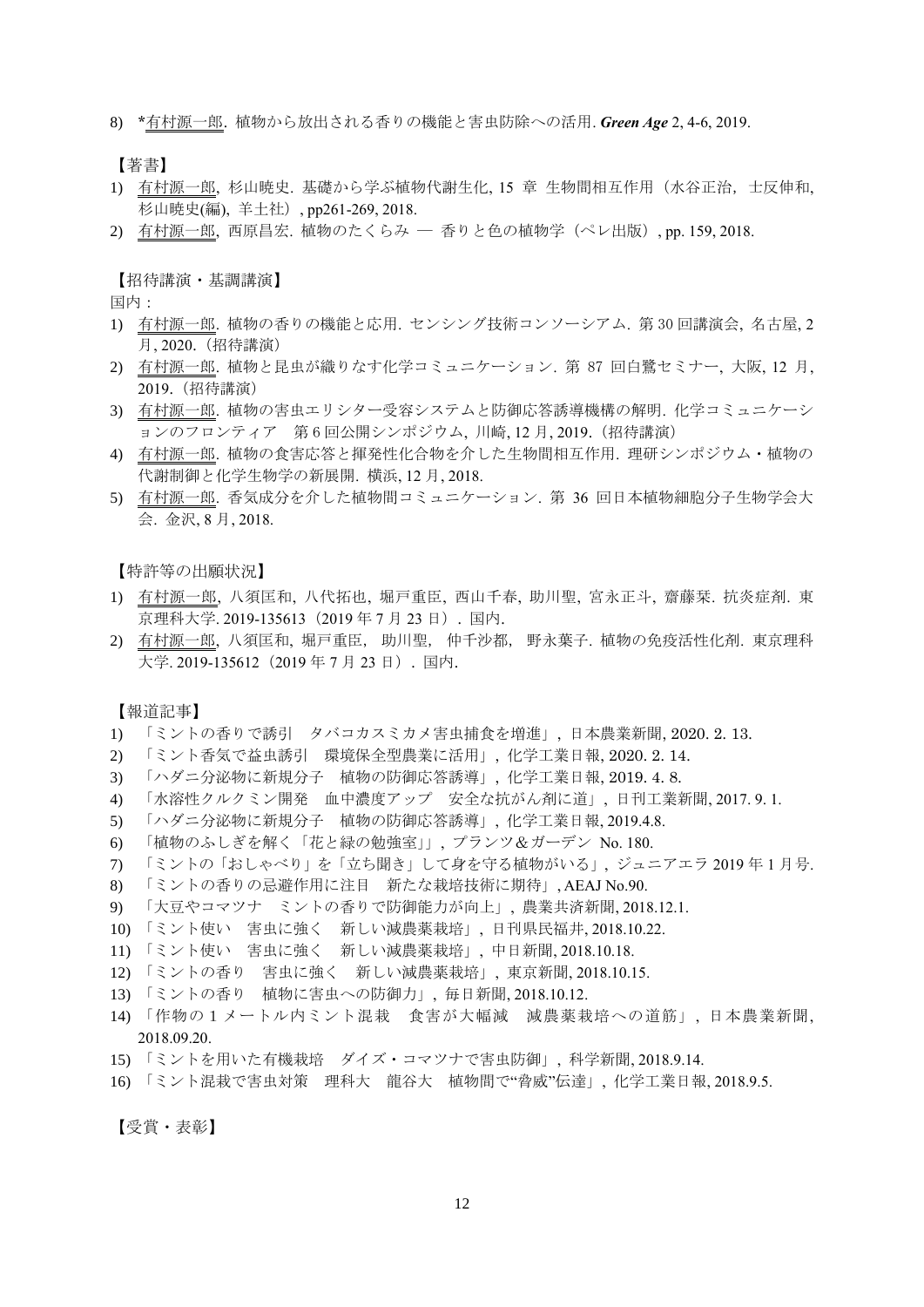【アウトリーチ活動】

- 1) 新技術説明会 2019 (東京, 2019年10月 31日)に、企業関係者(約100名)に対して「ミント及 びメントール誘導体の植物とヒトの免疫活性化機能植物」の講演を行った。
- 2) 高校生のためのサイエンスプログラム 一あなたも1日大学生ー「医と食の発展を目指した生物と 化学の融合研究を学ぶ!」(東京, 2019年8月31日)に、高校生(約50名)に対して「自然に学 ぶサイエンス講座」を行い、講義および実験を行った。
- 3) オープンキャンパス開催時 (東京, 2019年8月11日)に、中高生および父兄(約70名)に対して 模擬講義「植物と虫が織りなす生物の相互作用」を行った。
- 4) 平成31年度 第 1 回大学等研究交流サロン(東京, 2019 年 7 月 4 日)に、企業関係者(約 50 名) に対して「植物は会話している! 植物の匂い物質を活用して栽培された農作物ブランドとヒト健 康促進サプリメントの開発」の講演を行った。
- 5) 東京理科大学オープンカレッジ (東京, 2019年5月12日)に、一般人 (約50名)に対して「香り を駆使した植物の生存戦略」の講演を行った。
- 12. 根本圭一郎(岩手生物工学研究センター・主任研究員)

#### NEMOTO, Keiichirou (Chief researcher, Iwate Biotechnology Research Center)

【原著論文, original journal】

- 1) Miyamoto, T., Uemura, T., Nemoto, K., Daito, M., Nozawa, A., Sawasaki, T., \*Arimura, G. Tyrosine Kinase-Dependent Defense Responses Against Herbivory in Arabidopsis. *Front. Plant Sci.* 10:776, 2019.
- 2) Ali, M.R.M., Uemura, T., Ramadan, A., Adachi, K., Nemoto, K., Nozawa, A., Hoshino, R., Abe, H., Sawasaki, T., \*Arimura, G. The Ring-Type E3 Ubiquitin Ligase JUL1 Targets the VQ-Motif Protein JAV1 to Coordinate Jasmonate Signaling. *Plant Physiol.* 179, 1273-1284, 2019.

【解説・総説, review】

1) 根本圭一郎、\*澤崎達也. チロシンリン酸化によるジベレリン応答の新しい制御機構. バイオサイエ ンスとインダストリー, 76, 222-225, 2018.

【著書】

【招待講演・基調講演】

【特許等の出願状況】

【報道記事】

【受賞・表彰】

【アウトリーチ活動】

1) 岩手大学 第 16 回植物生命科学セミナー (岩手, 2018 年 11 月 16 日)において大学生(約 50 名)に対 して「コムギ無細胞系を基盤とした植物ホルモンシグナルネットワークの解析とその応用」につい て講演を行い、科学技術の農業への応用について紹介した。